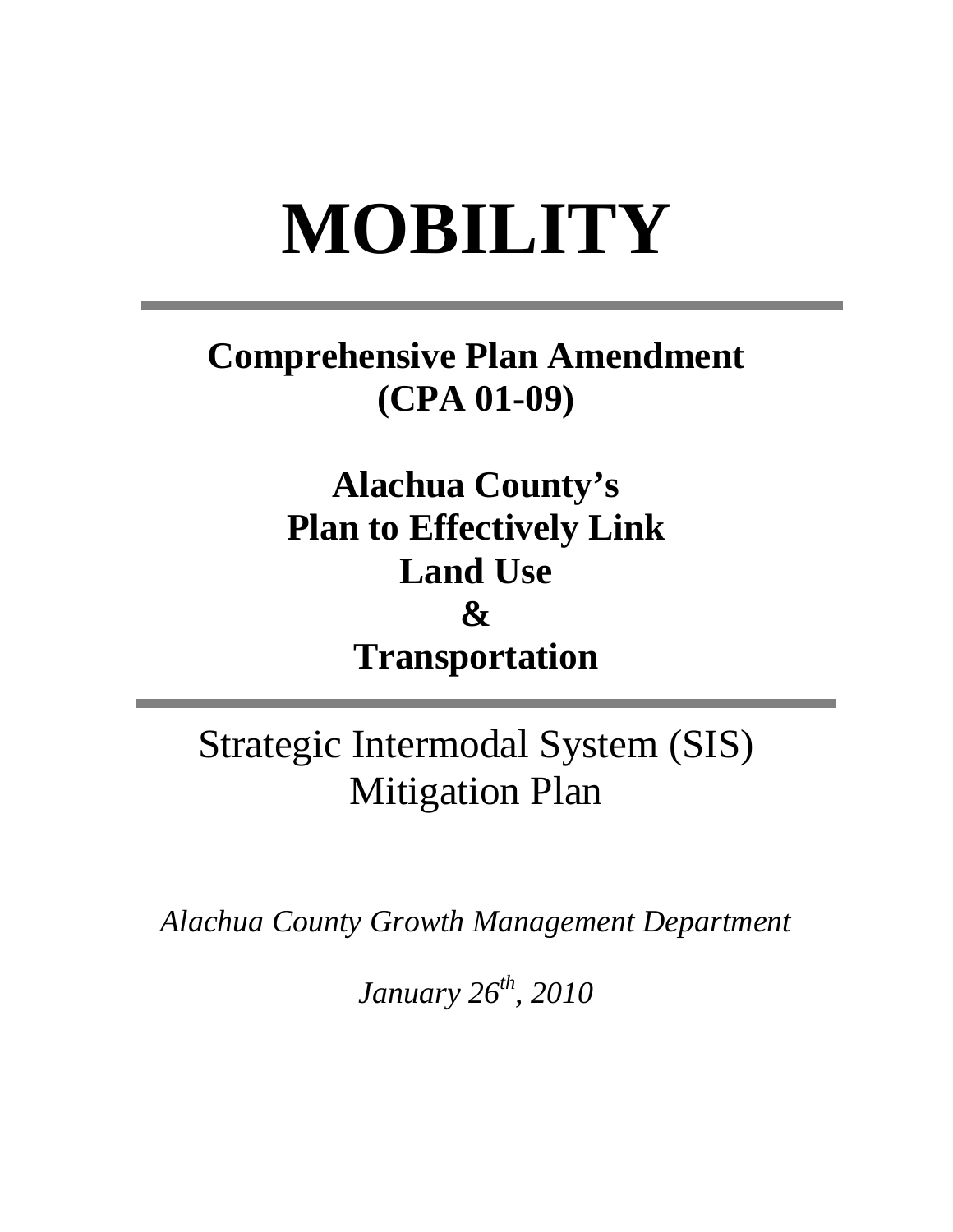## SIS Mitigation Plan – CPA 01-09

Alachua County is proposing a Mobility Plan to effectively link land use and transportation within the Urban Cluster of Alachua County. The Mobility Plan proposes to reduce vehicle miles of travel and per capita green house gas emissions through provision of mobility within compact, mixed-use, interconnected developments that promote walking and bicycling, allowing for the internal capture of vehicular trips and the provision of densities and intensities needed to support transit. To address current statutory transportation concurrency requirements, the Mobility Plan will be designed be consistent with the Alternative Concurrency Approaches and Multi-Modal Transportation Districts in Florida Statute 163.3180. Depending on the final outcome of SB 360 and Alachua County's decision regarding pursuit of a TCEA, the SIS Mitigation Plan may be modified. Levels of Service Standards are proposed to be established for pedestrians, bicyclists, transit, and motor vehicles. The Mobility Plan proposes a twenty (20) year Capital Improvements Plan that transitions from funding capital infrastructure for a multimodal transportation network to funding transit service along dedicated transit corridors.

There are several SIS facilities within Alachua County, with Newberry Road (SR 26) being the most significantly impacted by the Mobility Plan. The following are SIS facilities that could be impacted by the Mobility Plan:

- (1) Newberry Road (SR 26) from I-75 to Gilchrist County Line
- (2) I-75 from Marion County Line to Columbia County Line
- (3) Williston Road (SR 331) from I-75 to US 441
- (4) Hawthorne Road (SR 20) from Waldo Road (SR 24) to Putnam County Line
- (5) NW 39<sup>th</sup> Avenue (SR 222) from I-75 to NW  $43<sup>rd</sup>$  Emerging SIS

Newberry Road **(SR 26)** from I-75 to CR 241 (NW 143<sup>rd</sup>) is the most significantly impacted roadway by the Mobility Plan proposal. Currently this roadway operates at an acceptable LOS. With the addition of reserved trips over the next 10 years, portions of this roadway are projected to be over capacity by 2018. With the current slowdown in residential development, some of the reserved trips may be removed pushing the time frame to 2020 or later. Newberry Road transitions from a posted speed of 50 mph to 30 mph near I-75. The County proposes to construct and upgrade SW  $8<sup>th</sup>$  Avenue from I-75 to CR 241 (NW 143<sup>rd</sup>) to provide a parallel roadway to Newberry Road. The roadway is one (1) mile south of Newberry Road and serves the same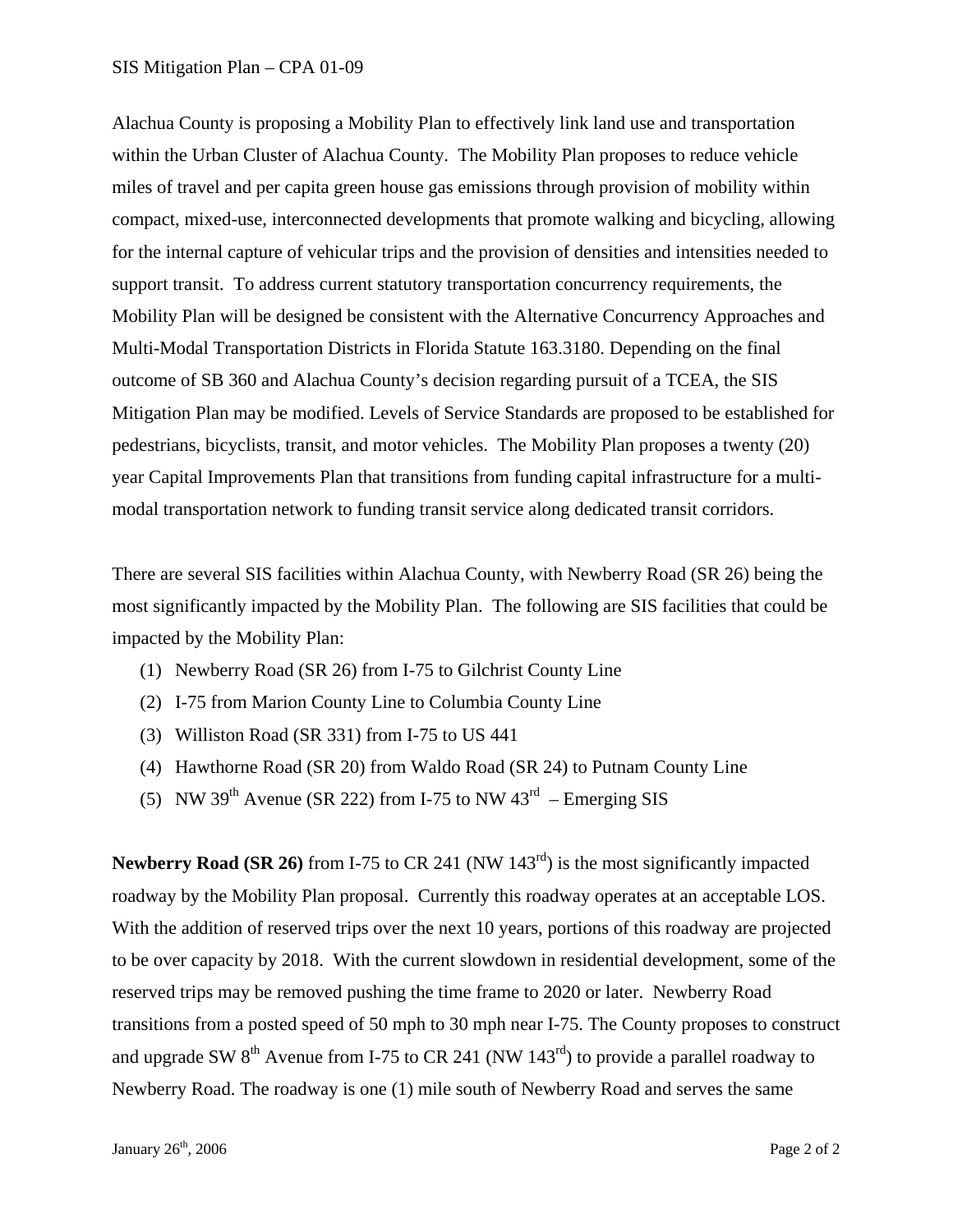travel demand as Newberry Road. The posted speed limit for SW  $8<sup>th</sup>$  Avenue will be 50 mph and reduced to 40 mph near I-75. The existing portions of SW  $8<sup>th</sup>$  Avenue carry between 2,000 to 4,000 AADT. The projected capacity is 16,400 AADT. The roadway will be two (2) twelve foot lanes with bike lanes and a multi-use path. Intersection treatments along the roadway will include round-a-bouts and signalized intersections. SW  $143^{rd}$ , SW  $136^{th}$ , SW  $122^{nd}$ , SW  $91^{st}$ , SW  $75<sup>th</sup>$  (Tower Road) and SW  $20<sup>th</sup>$  are the major cross-roads. The parallel roadway will provide a significant amount of parallel capacity to accommodate existing reserved trips and future development. Upon Newberry Road (SR 26) from Interstate 75 to CR 241 (NW 143<sup>rd</sup>) reaching its maximum service volume, the County will fully fund and begin construction within three (3) years of SW 8<sup>th</sup> Avenue along parallel portions of Newberry Road that are over capacity. SW 8<sup>th</sup> Avenue per the Capital Improvements Element is projected to be under construction or completed by 2015.

Upon Newberry Road reaching its maximum service volume, minus traffic from municipalities and counties to the north and west of the Newberry Road and CR 241 (NW 143<sup>rd</sup> Street) intersection, the operating at 110% of its capacity, the County will commence design and of a dedicated transit lane within the median of Newberry Road. Upon Newbery Road operating at 120% of its capacity, the County shall fully fund and commence construction within three (3) years of a dedicated transit lane within the median. The County or FDOT may enter into an interlocal agreement to construct the dedicated lanes upon Newberry Road reaching its maximum service volume, if the municipalities and counties to the north and west of the Newberry Road and CR 241 (NW 143<sup>rd</sup> Street) intersection fully fund the construction of the dedicated transit lane. Starting in 2015, express transit service shall be provided along Newberry Road from CR 241 (NW  $143<sup>rd</sup>$ ) to the University of Florida consistent with the headways adopted in the Comprehensive Plan Amendment Transit LOS Standards. The impacted segments for Newberry Road shall be consistent with those shown in the Capital Improvements Element. The required limits of the proposed improvement and this policy shall be revisited during updates to the Capital Improvements Element should portions of the area annex into a municipality.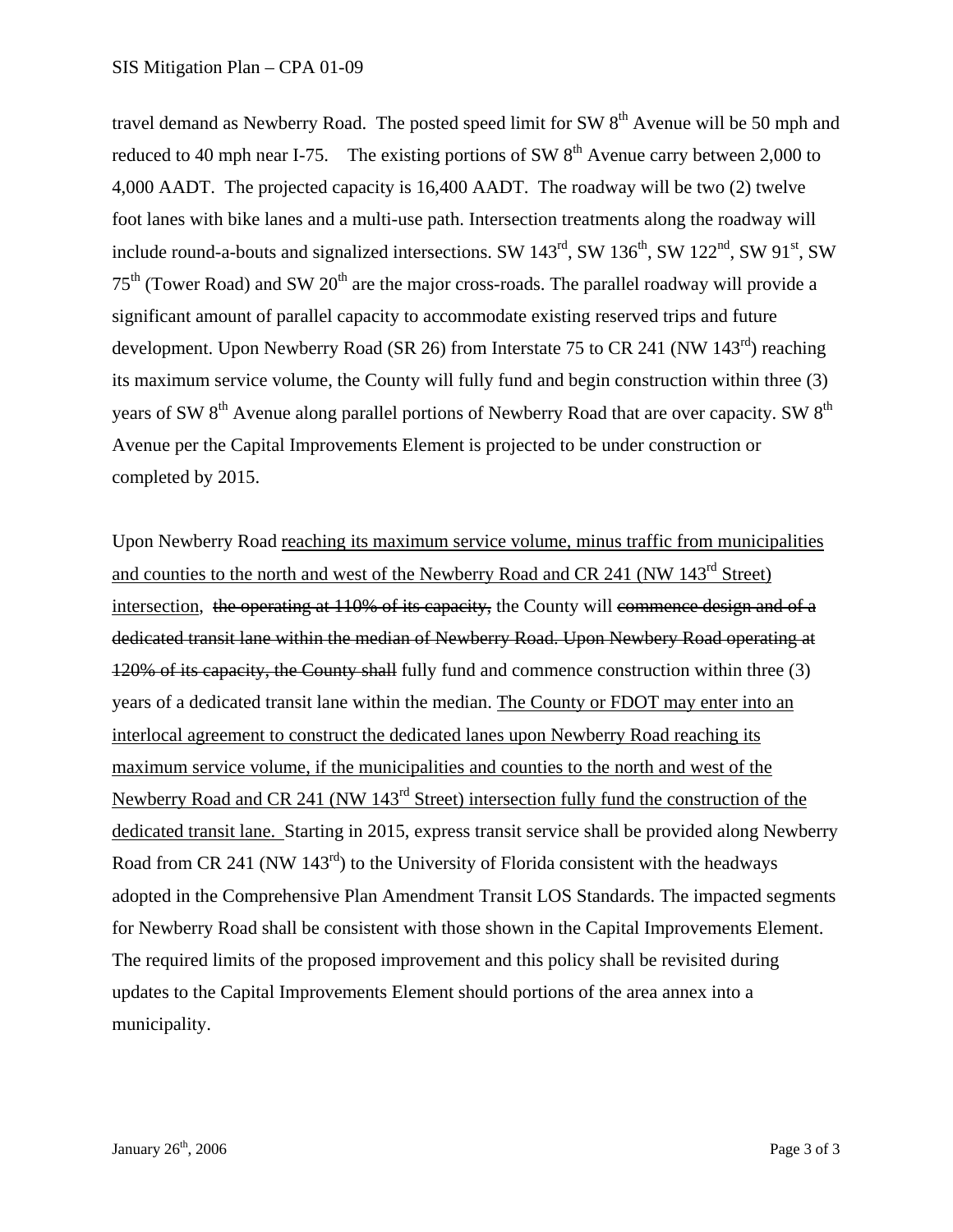From Interstate 75 to NW  $109<sup>th</sup>$  terrace, the dedicated lanes will be provided within the existing median. From NW  $109<sup>th</sup>$  to CR 241, the existing median, lane widths and bike lanes will need to be reconstructed and reconfigured to provide a single-track dedicated transit lane and a five (5) lane roadway section. This will result in the potential removal of the existing bike lanes to this portion of Newberry Road. The existing sidewalks along Newberry will be evaluated to determine if multi-use paths can be added on both sides of the roadway to accommodate bicycle and pedestrian. The addition of a dedicated transit lane and reconstruction of Newberry will result in a consistent roadway cross-section from I-75 to CR 241 (NW  $143<sup>rd</sup>$ ). Portions of the dedicated transit lanes would include dual tracks for transit vehicles to pass in areas where there are no turn lanes and the median width provides for the ability to provide dual track transit lanes. The design of the dedicated lanes will be done in coordination with RTS and FDOT.

**Interstate 75 <b>(SR 93)** between Newberry Road **(SR 26)** and NW 39<sup>th</sup> Avenue **(SR 222)** is within the Urban Cluster of unincorporated Alachua County; from Williston Road (SR 121) to Newberry Road (SR 26) is within the City of Gainesville. Alachua County has approved minimal developments in the last 10 years south of Williston Road (SR 121) that would impact Interstate 75. The proposed Mobility Plan will not result in any additional impact to I-75 south of Williston Road (SR 121) as this portion of the County is outside the Urban Cluster Boundary. The portion of I-75 from NW 39<sup>th</sup> Ave (SR 222) to the US 441 interchange is significantly impacted by development within the City of Alachua and the City of High Springs. Very little development has occurred within unincorporated Alachua County that would impact this portion of I-75. North of the US 441 interchange has seen minimal development within the last 10 years. The proposed Mobility Plan will not result in any additional impact to I-75 north of NW  $39<sup>th</sup>$ Avenue (SR 222) as this portion of the County is outside the Urban Cluster Boundary.

The primary travel demand within the Urban Cluster of Alachua County is east-west over Interstate 75. The interchanges along I-75 could be impacted due to increased traffic volumes on intersecting arterial roadways. To address the potential for congestion at the interchanges and to mitigate the impact of future development, two (2) new overpasses over I-75 are proposed, as well as the widening of two (2) additional overpasses. New overpasses are proposed between Archer Road (SR 24) and SW  $20^{th}$  Avenue and between NW 39<sup>th</sup> Avenue (SR 222) and NW 53<sup>rd</sup>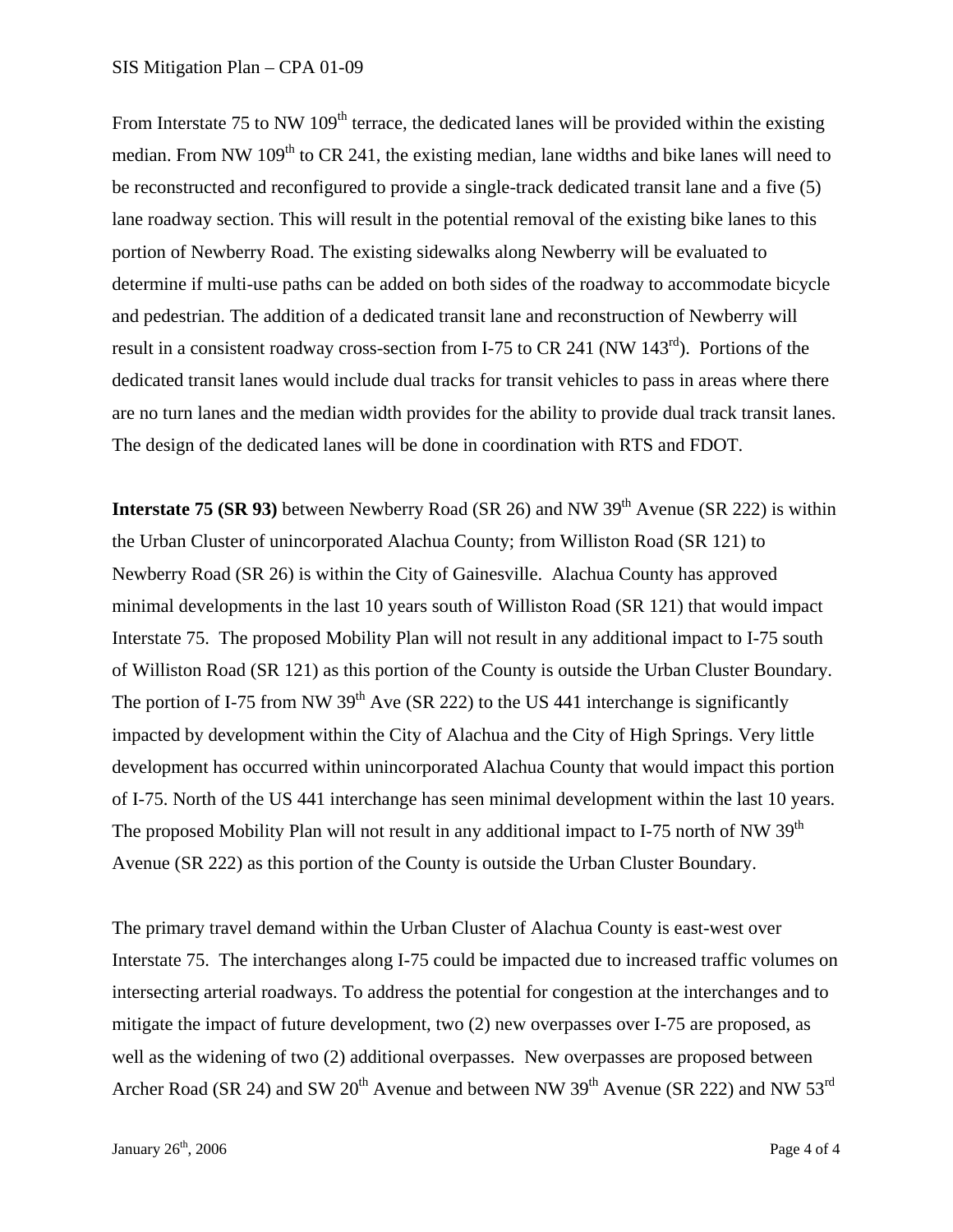(Millhopper Road). The SW  $20<sup>th</sup>$  Avenue and NW  $23<sup>rd</sup>$  Avenue overpass are proposed for widening. These projects would provide an additional 12 lanes of capacity over I-75 within the Urban Cluster over the next 20 years to mitigate development impact and reduce congestion at existing interchanges. In addition, dedicated transit lanes are proposed for the two (2) new overpasses. The two (2) widened overpasses will be evaluated for the provision of transit preemption features to facilitate transit mobility.

**Hawthorne Roa**d (SR 20) is located in the East Gainesville area, which has experienced limited growth over the past 10 years. The MTPO, the City of Gainesville and Alachua County would like to see more growth directed towards East Gainesville. Hawthorne Road has been designed such that it could be widened to six (6) lanes, even though the City of Gainesville Comprehensive Plan and the proposed amendments to the Alachua County Comprehensive Plan will not allow for any new 6 lane roadways. The County does envision that dedicated transit lanes could be provided on either University Ave (SR 26) or Hawthorne Road (SR 20) within the existing right-of-way to address congestion, if it were to arise in the East Gainesville area. The Mobility Plan identifies the provision of express transit service from the Eastside Activity Center with Downtown and UF. Dedicated transit lanes could be provided by on University Ave (SR 26) by narrowing the roadway to two (2) vehicular lanes and two (2) dedicated transit lanes, or by removing the bike lane and on-street parking on Hawthorne Road (SR 20) to allow for dedicated transit lanes. The sidewalks along both sides of Hawthorne Road shall be widened to accommodate bicycle and pedestrian travel. Alachua County will work with FDOT and RTS to determine the most appropriate alternative for future dedicated transit lanes. There are no projected capacity issues within East Gainesville for the foreseeable future. If Hawthorne Road (SR 20) from SE  $43<sup>rd</sup>$  to SE  $27<sup>th</sup>$  were to reach its maximum service volume, the County would fully fund and begin construction within three (3) years of dedicated transit lanes on either Hawthorne Road (SR 20) or University Avenue (SR 26). The required limits of the proposed improvement and this policy shall be revisited during updates to the Capital Improvements Element should portions of the area annex into a municipality.

**Williston Road (SR 331)** from I-75 to US 441 is significantly within the City of Gainesville. Little development has happened with unincorporated Alachua County along this roadway due to